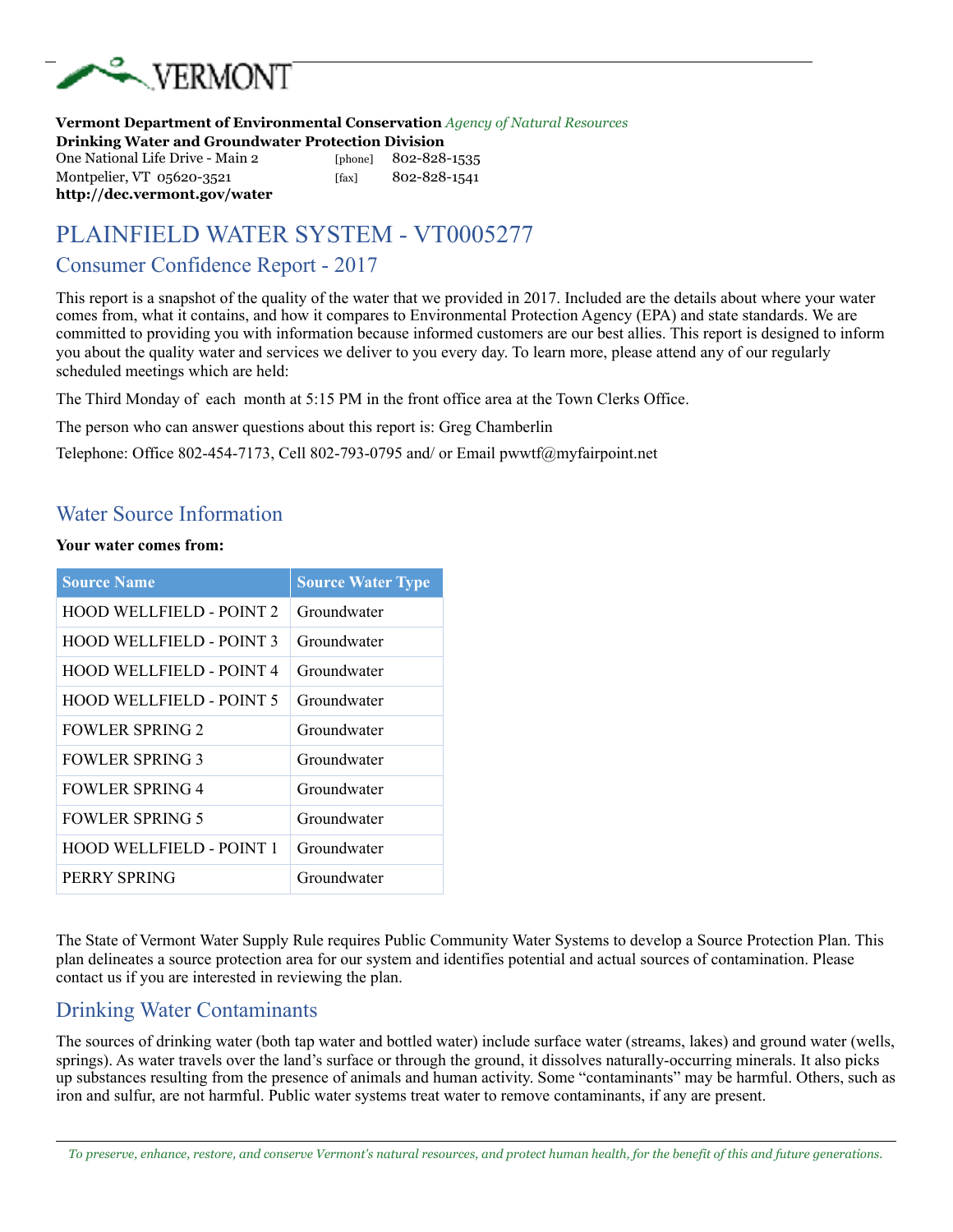In order to ensure that your water is safe to drink, we test it regularly according to regulations established by the U.S. Environmental Protection Agency and the State of Vermont. These regulations limit the amount of various contaminants:

**Microbial contaminants**, such as viruses and bacteria, which may come from sewage treatment plants, septic systems, agricultural livestock operations and wildlife

**Inorganic contaminants**, such as salts and metals, which can be naturally-occurring or result from urban storm water runoff, industrial or domestic wastewater discharges, oil and gas production, mining or farming.

**Pesticides and herbicides**, may come from a variety of sources such as storm water run-off, agriculture, and residential users. **Radioactive contaminants**, which can be naturally occurring or the result of mining activity

**Organic contaminants**, including synthetic and volatile organic chemicals, which are by-products of industrial processes and petroleum production, and also come from gas stations, urban storm water run-off, and septic systems.

#### Water Quality Data

The table below lists all the drinking water contaminants that we detected during the past year. It also includes the date and results of any contaminants that we detected within the past five years if tested less than once a year. The presence of these contaminants in the water does not necessarily show that the water poses a health risk.

**Terms and abbreviations** - In this table you may find terms you might not be familiar with. To help you better understand these terms we have provided the following definitions:

**Action Level (AL):** The concentration of a contaminant which, if exceeded, triggers treatment or other requirements which a water system must follow.

Level 1 Assessment: A level 1 Assessment is a study of the water system to identify potential problems and determine (if possible) why total coliform bacteria have been found in our water system.

**Level 2 Assessment:** A Level 2 Assessment is a very detailed study of the water system to identify potential problems and determine (if possible) why an E. coli MCL violation has occurred and/or why total coliform bacteria have been found in our water system on multiple occasions.

**Locational Running Annual Average (LRAA):** The average of sample analytical results for samples taken at a particular monitoring location during four consecutive calendar quarters.

**Maximum Contamination Level (MCL):** The "Maximum Allowed" MCL is the highest level of a contaminant that is allowed in drinking water. MCL's are set as close to the MCLG's as feasible using the best available treatment technology.

**Maximum Contamination Level Goal (MCLG):** The "Goal" is the level of a contaminant in drinking water below which there is no known or expected risk to human health. MCLG's allow for a margin of safety.

**Maximum Residual Disinfectant Level (MRDL):** The highest level of a disinfectant allowed in drinking water. Addition a disinfectant may help control microbial contaminants.

**Maximum Residual Disinfectant Level Goal (MRDLG):** The level of a drinking water disinfectant below which there is no known or expected risk to health. MRDLGs do not reflect the benefits of disinfectants in controlling microbial contaminants. **Nephelometric Turbidity Unit (NTU):** NTU is a measure of the clarity of water. Turbidity in excess of 5 NTU is just noticeable to the average person.

**Parts per billion (ppb) or Micrograms per liter (ug/l):** (one penny in ten million dollars)

**Parts per million (ppm) or Milligrams per liter (mg/l):** (one penny in ten thousand dollars)

**Picocuries per liter (pCi/L):** a measure of radioactivity in water

**Running Annual Average (RAA):** The average of 4 consecutive quarters (when on quarterly monitoring); values in table represent the highest RAA for the year.

**Treatment Technique (TT):** A required process intended to reduce the level of a contaminant in drinking water. **90th Percentile:** Ninety percent of the samples are below the action level. (Nine of ten sites sampled were at or below this level).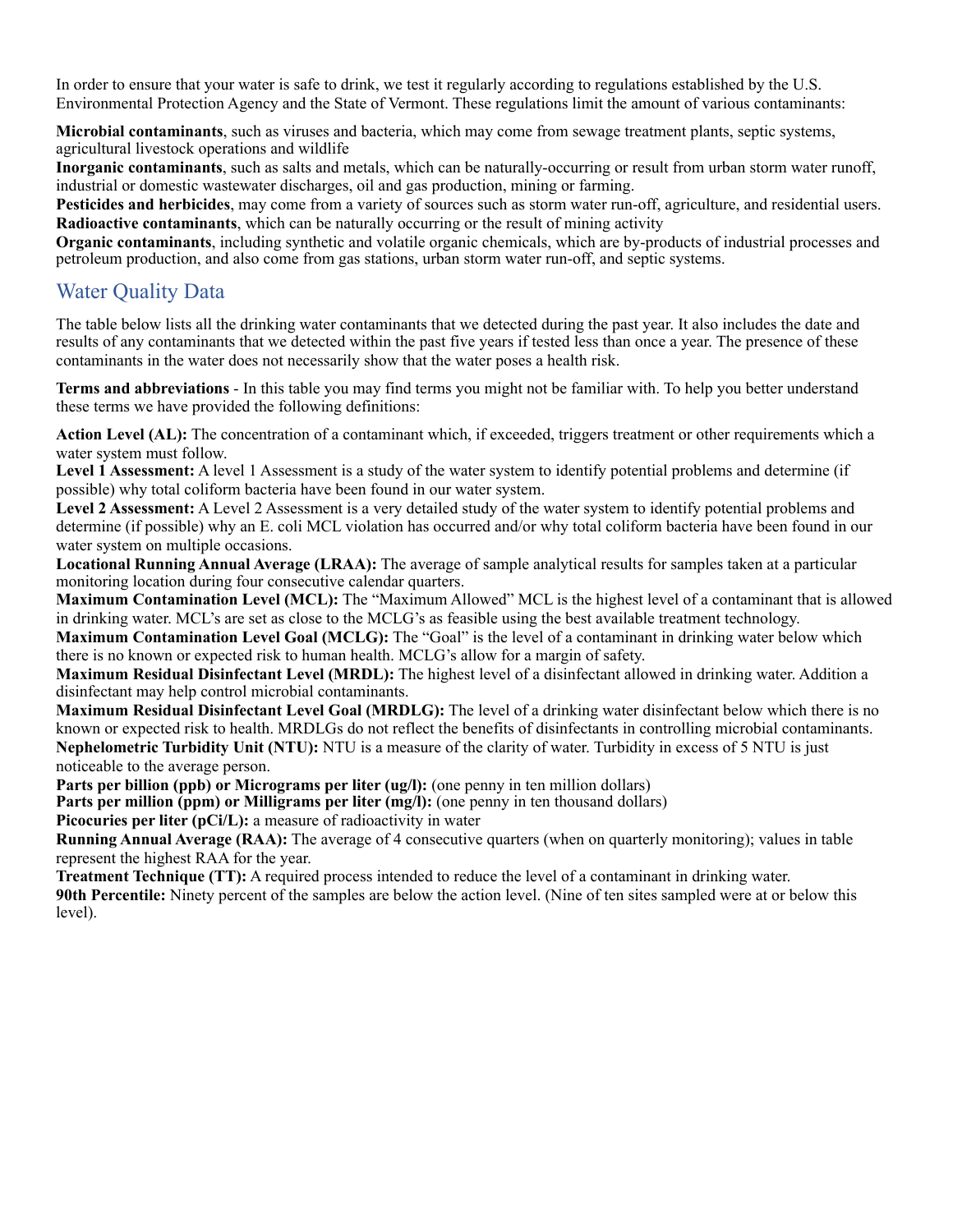## Detected Contaminants PLAINFIELD WATER SYSTEM

| Disinfection Residual   RAA   RANGE |                                      |  | Unit   MRDL   MRDLG   Typical Source |
|-------------------------------------|--------------------------------------|--|--------------------------------------|
| <b>Chlorine</b>                     | $0.153 \mid 0.080 - 0.250 \mid mg/l$ |  | 4 Water additive to control microbes |

| <b>Chemical</b><br><b>Contaminants</b> | <b>Collection</b><br><b>Date</b> | <b>Highest</b><br><b>Value</b> | Range          | Unit | <b>MCL</b> | <b>MCLG</b> | <b>Typical Source</b>                                                                                 |
|----------------------------------------|----------------------------------|--------------------------------|----------------|------|------------|-------------|-------------------------------------------------------------------------------------------------------|
| <b>Barium</b>                          | 05/15/2013                       | 0.036                          | $0 -$<br>0.036 | ppm  | 2          | 2           | Discharge of drilling wastes;<br>Discharge from metal refineries;<br>Erosion of natural deposits      |
| Iron                                   | 05/31/2016                       | 0.084                          | $0 -$<br>0.084 | ppm  | NA         | NA          |                                                                                                       |
| Manganese                              | 05/31/2016                       | 0.030                          | $0 - 0.03$     | ppm  | NA         | NA          | Erosion of natural deposits. Vermont<br>Department of Health has set a Health<br>Advisory of 0.30 ppm |
| Nitrate                                | 06/07/2017                       | 1.000                          | $0.3 - 1$      | ppm  | 10         |             | 10 Runoff from fertilizer use; Leaching<br>from septic tanks, sewage; Erosion of<br>natural deposits  |
| Tetrachloroethylene                    | 06/06/2017                       | 1.000                          | $0 - 1$        | ppb  | 5          | $\theta$    | Discharge from factories and dry<br>cleaners                                                          |

| Lead and<br><b>Copper</b> | <b>Monitoring</b><br><b>Period</b> | <b>90th</b><br>Percentile | Range             | Unit | $\ AL^*$ | <b>Sites</b><br><b>Over</b> | <b>AL</b> Typical Source                                                                                       |
|---------------------------|------------------------------------|---------------------------|-------------------|------|----------|-----------------------------|----------------------------------------------------------------------------------------------------------------|
| Copper                    | 2013 to 2015                       | 0.093                     | $0.021 -$<br>0.14 | ppm  | 1.3      |                             | 0 Corrosion of household plumbing systems;<br>Erosion of natural deposits; Leaching from<br>wood preservatives |
| Lead                      | 2013 to 2015                       | $1.000 \mid 0 - 2$        |                   | ppb  | 15.0     |                             | 0 Corrosion of household plumbing systems;<br>Erosion of natural deposits                                      |

\*The lead and copper AL (Action Level) exceedance is based on the 90th percentile concentration, not the highest detected result.

## Violation(s) that occurred during the year

*We are required to monitor your drinking water for specific contaminants on a regular basis. Results of regular monitoring are an indicator of whether or not our drinking water meets health standards. The below table lists any drinking water violations we incurred during 2017. A failure to perform required monitoring means we cannot be sure of the quality of our water during that time.*

| <b>Type</b>                                                                   | Category           | <b>Analyte</b>                    | Compliance Period         |
|-------------------------------------------------------------------------------|--------------------|-----------------------------------|---------------------------|
| MONITORING, ROUTINE MAJOR                                                     | Failure to Monitor | <b>Volatile Organic Chemicals</b> | $10/01/2017 - 12/31/2017$ |
| MONITORING, ROUTINE (DBP), MAJOR Failure to Monitor   Disinfection Byproducts |                    |                                   | 09/01/2016 - 08/31/2017   |